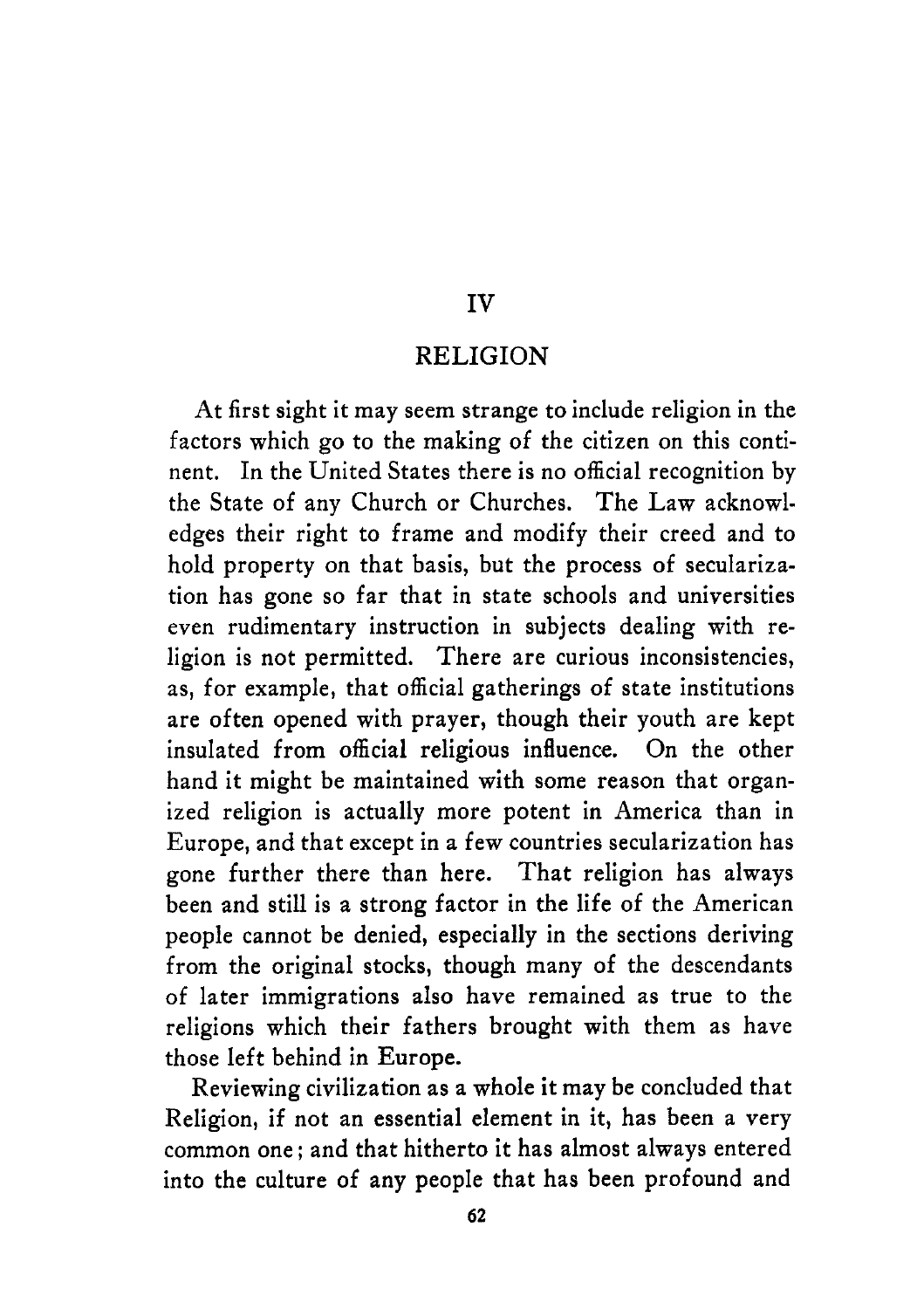permanent. But before proceeding to enlarge upon this affirmation I must define what I mean by Religion. In my judgment it involves belief in an order above, within, and sustaining the present visible phase of life, and constituting the reality of ideals of the true, the beautiful, and the good. Further, this belief involves that those who hold it should endeavor to conduct their lives in such a way as to realize these ideals in the highest possible measure. I make another statement in which some will not follow me, that belief in such an ideal order is dependent upon the existence of a Divine Being whose eternal Person is the source and support of it. This has been expressed by Bridges in *The Testament of Beauty* thus, when he says that our love of wisdom and of beauty will lead us to

**joyful obedience with reverence to'ard the omnificent Creator and First Cause, whose Being is thatt beauty and wisdom which is to be apprehended only and only approach'd by right understanding of his creation, and found in thatt habit of faith which some thinkers hav styled The Life of** *Reason:* **and this only true bond of love and reasonable relation (if relation ther be) 'twixt creature and creator, man and nature's God, the which we call Religion,-is fundamental. (IV, 1082-1091)** 

It is almost needless to remark that there are and always have been thinkers of high quality who do not believe in a personal God, and yet who maintain the most exalted moral ideals. They may regard Duty as a "stern lawgiver," but they do not see her "wear the Godhead's most benignant grace"; nor do they admit that natural laws "weave for God the garment thou seest Him by." Moreover there are millions, such as the followers of Buddha, who have inherited an enduring and a comforting religion though without a personal deity at its heart. But Buddhism has not taken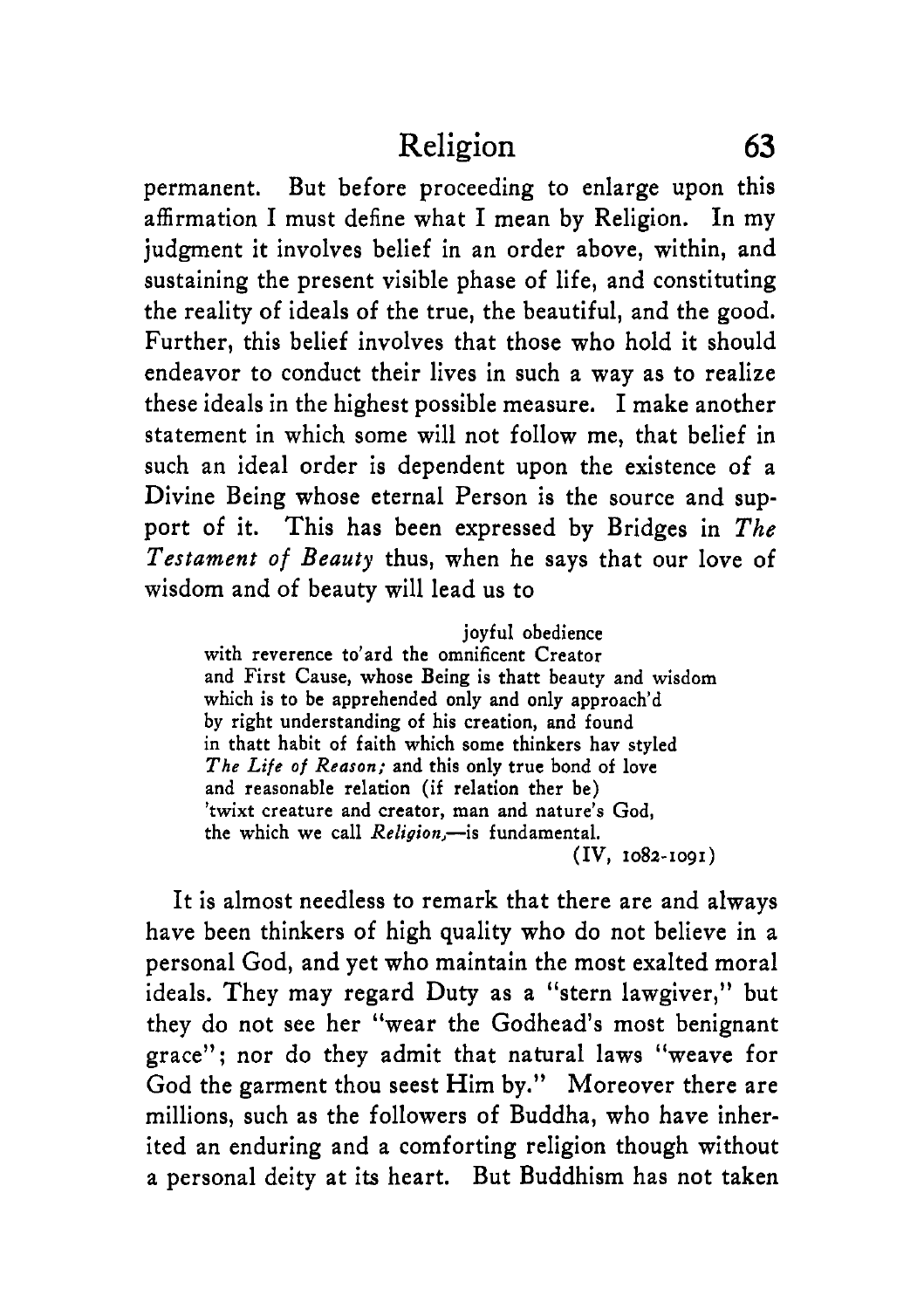hold on western civilization, and philosophy rather than religion is the term I would use of the activity of the thinkers to whom I have referred. My purpose is not to enter upon a broad discussion **of** Religion, but to keep in view its place in the making of a citizen of the western world.

Here, however, I may be challenged as to my definition of what in the western mind constitutes religion, by those who are applying the term to the attitude **of** the Russians to their social experiment and industrial Plan. Recently Lord Passfield, better known as Sydney Webb, said that "he was inclined to think that here was the emergence not only of a new civilization but of a new religion, a religion amazingly like the religion of humanity identified with the name **of**  Auguste Comte." Also Professor Arnold Toynbee has recently said: "For the Russian Communist Party member, his Communism is a religion. At least, it **is** a Cause to which he devotes his life; it is a view of life which embraces every side *of* life and inspires every social and almost every personal activity; and it is a way of life for which he feels such enthusiasm that he cannot be happy unless he is propagating it to the ends of the earth and trying to convert the whole of mankind to it. And if that isn't a religion, I do not know what the word religion means.  $\ldots$  And unless you grasp the fact that Russian Communism is a religion of a kind, you will not be able to understand 'The Anti-God Campaign.'" Having officially deposed the old religion they have substituted the new order **of** the State as its surrogate, calling a new creation into being to redress the balance of the former world of superstition, which they assert religion always is. They have been fired by the idea of the Plan; it has become to them an almost mystical ideal; the hope of its realization has swept with emotional effect over the nation, and average folk have such faith in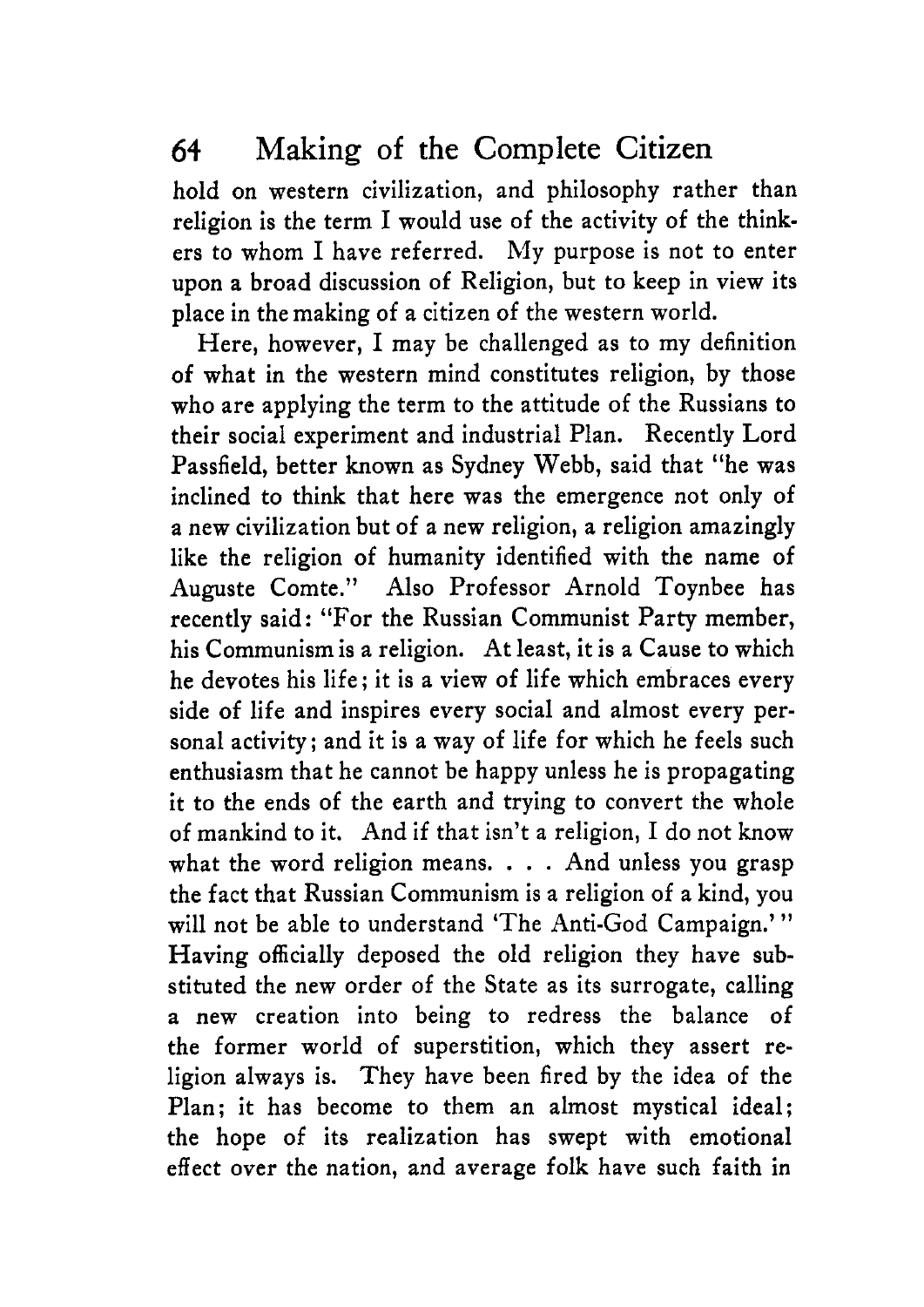its successful outcome that they are willing to make the utmost sacrifice in order to bring it in triumphantly. Similarly in regard to the ideal of Fascism. Its adherents have confessedly found in what has been offered them something to which they may devote their energies so completely that the individual loses his own aims in the mass, and throws himself into it both for protection against an evil social order, and for fellowship in mass emotion and purposes. The freedom of the individual thinker or idealist has become of no account; it is almost sublimated into the authority of the order.

But it is a misuse of terms to call this devotion to a plan a religion. The early Christians, it is true, had such utter devotion to their Cause that they soon became a conquering force in the world; but that Cause was professedly the establishment of the Kingdom of God which was to come in with power as their world-age passed away. The very essence of it was that it was a new supernatural order, and that what mattered was the realization of eternal values, which were indeed manifested to some degree within the social life of their communities, but only as an earnest of what was to appear when the new Day would dawn and the glory of the full Reign would break upon them.

The new Russian experiment has so stirred the imagination and hopes of the youth that one is lost in amazement at the way in which millions of uneducated people have been bent to the will of their leaders to carry out even partially their five-year Plan. But the effort seems to concentrate itself so completely upon the securing of better industrial conditions as to let them fill the whole human outlook. Religion, however, bids men lift their eyes sometimes from the earth, and even while their gaze is upon their work and their hands are busy, to keep in their hearts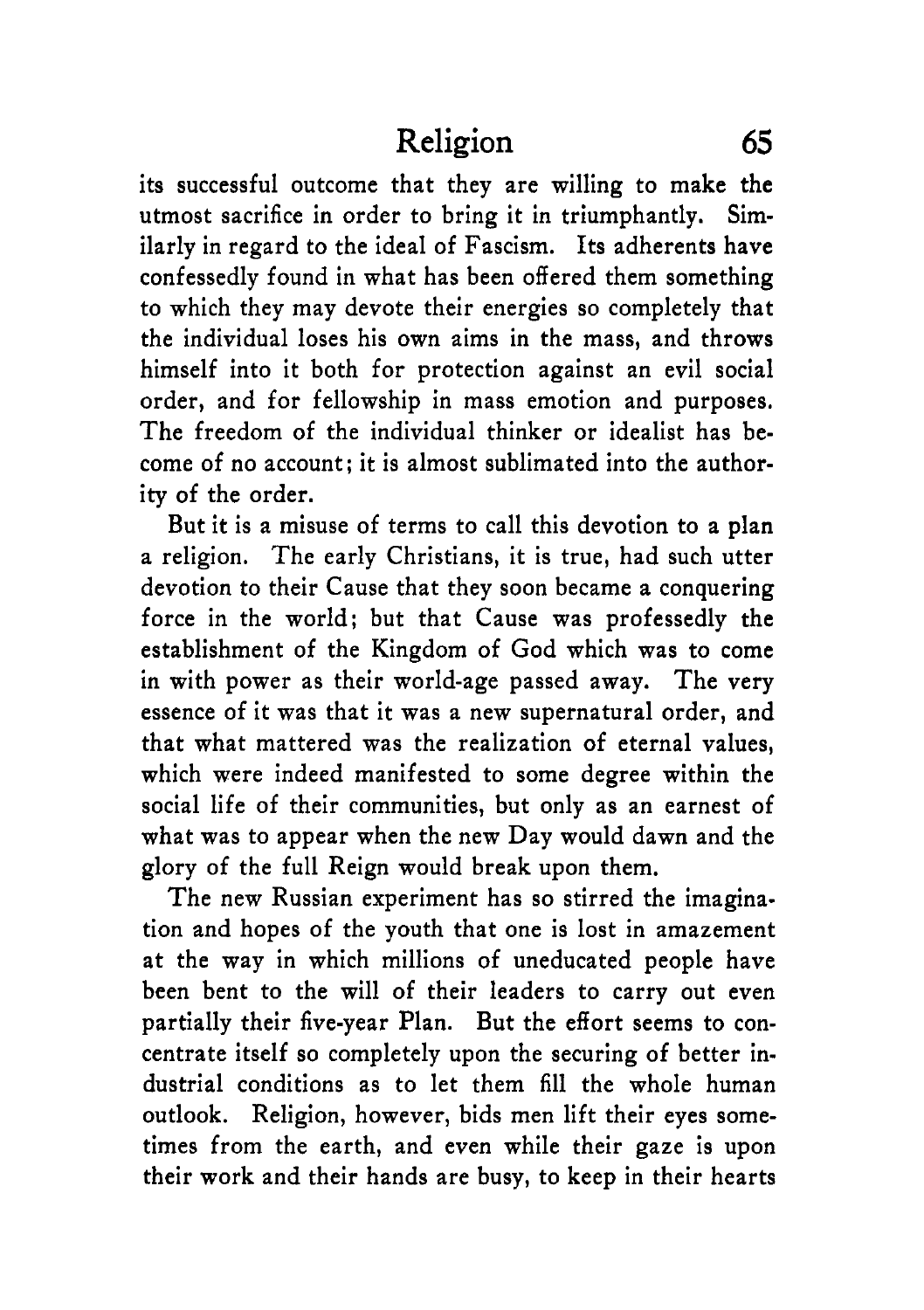the song of the invisible choir, the music of the spheres. At present the Russian ruling class are determined to dispense with religion. What the result of the attainment of such an utterly industrialized society will be, it is futile to prophesy. Doubtless many human virtues will exist in a nation which is devoting itself on a large scale to cooperative effort; but to banish religion can hardly fail to atrophy the spiritual character of the people. Hitherto civilizations with a high grade of culture have had some place for religion. As to whether Russia will return out of her agony and travail to the spiritual and bring forth a new quality of culture it is idle to speculate.

But some may reply that in all ages civilizations have been materialistic, and that most governments and peoples have been absorbed in selfish aggrandizement. All around us is *Realpolitik*, policies determined by the frankest selfinterest, nationalism expressing itself in utter indifference to others, the Orient having gone to school to the western world to learn lessons in rapacity. In our industrial and social order, we are told, the selfishness of an acquisitive system surpasses that of the Russians, who at least lose themselves in order to find a better distribution of the means of living, and who toil hard for their subsistence. In all this there may be some truth. Support is lent to it by those among us who in frantic fear appeal selfishly to religion to save the world from its present industrial disorder; and by those who practically meet Russia on its own materialistic basis, grounding their hope for the failure of the great experiment on the reassertion by the individual of the desire of possession, and on the likelihood of the bricks cracking under the strain of the sacrifice demanded.

There is, however, this difference between western civilization and Russian; from the latter religion is excluded, in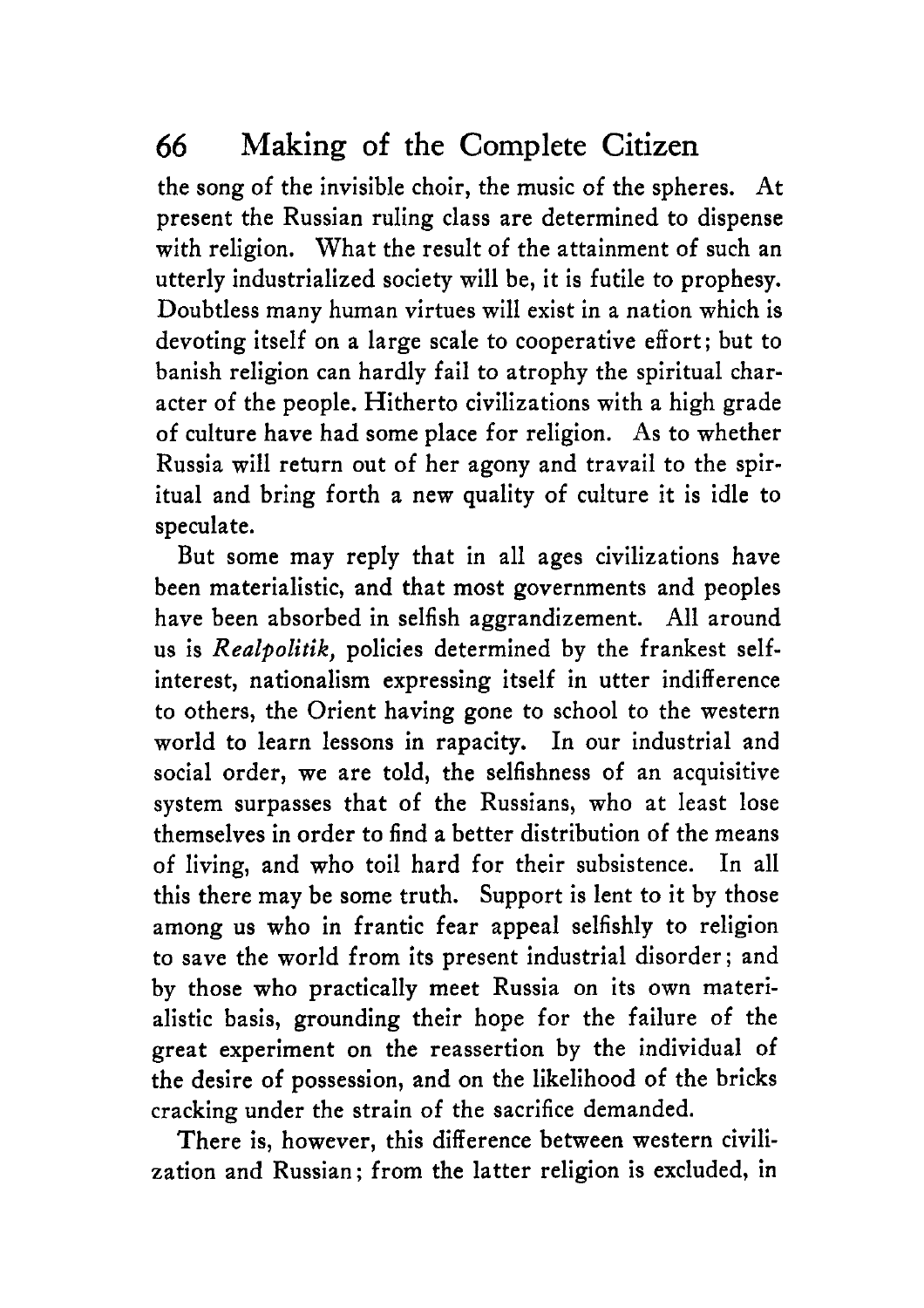the former there is at least a core, a saving remnant, who openly challenge the materialism of public or private policy ; and it is a vital nucleus of great power; it is an essential element in the culture as apart from the external civilization of the nation. While it cannot be maintained successfully that religion is always and solely the source of the moral force in a community, if its voice should be drowned without hope of recovery, there would be little reason for expecting that a healthy judgment would long survive among the people. And religious faith depends, if not in individual cases yet by and large, upon institutional expression in churches, just as the promotion of knowledge and beauty depends upon the maintenance of schools, universities, museums, and galleries with their staffs. The extinction of organized religion would be followed by dark ages disastrous for culture, which is the soul of civilization, though in the murk and the gloom there might be a sufficient number of individuals in whom the spiritual would still shine strongly enough to allow the world, under their lead, in time to grope its way back into daylight.

In the greatest periods from which our culture has been derived religion has been a factor of much significance. I shall refer to the Greek, the Roman, the Mediaeval, and the Renaissance.

"From the period during which Greek architecture was being built up to its maturity, say from the seventh century B.C. to the completion of the Parthenon in the fifth century B.C., the whole life **of** the Greek was coloured and dominated by his religion and its observances. . . . He himself was content to live in a poor house, so long as he had his market-place, his ceremonial theatre, and the glorious temples of his gods. Moreover, to whatever depths the Athenians may have sunk in the time of St. Paul, in the heroic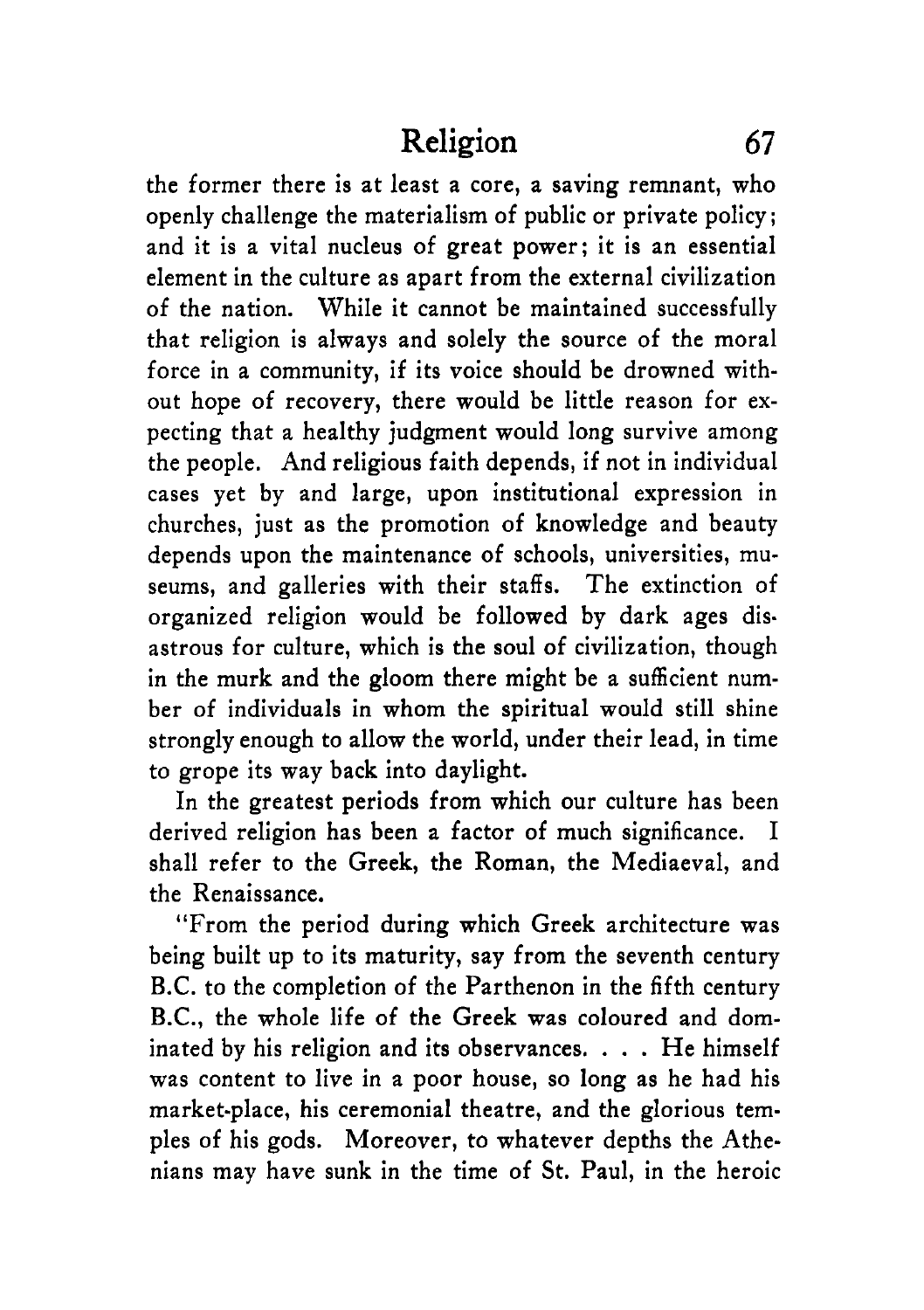days of Pericles they were remarkable for constancy of purpose and the steadfastness of their ideals. They stood on the ancient ways, and it never occurred to them to abandon the tradition of their fathers, their business was to carry it forward to perfection."'

No finer representative of Roman civilization and culture at its highest can be found than Virgil. He gathered up in himself the noblest ideals of his day, was a fervent prophet of the empire as the guardian of the order of the world, felt deeply the sorrows of human kind, expressed in matchless form the purest aspirations of his age, and even in his own lifetime became the teacher of the rising generation, a place which he held in Western civilization for a thousand years, and from which even yet he has not been entirely dethroned. It is needless to remind you that the *Aeneid,* and the *Georgia* as well are religious poems. Virgil's purpose is to show that the destiny of Rome has been determined for her by high Heaven, and that in the observance of *pietas,* or loyalty to a divine order, and *justitia,*  she will work out her purpose for mankind and bring in a golden age. If man goes about his labor in reverent performance of his duty to the gods, he will find that in spite of all its sorrows, hardships, and failures, his lot has been cast on a land that is the Lord's and the fullness thereof. But Virgil also was burdened by the sin of his age and hoped for redemption from it. So much was his mind felt to be Christian by nature that St. Augustine held him to be a prophet of the Gentiles, and Dante approaching Virgil with reverence took him as his guide in everything but supreme religious truth.

Turning now to the Middle Ages: it is obvious that the most marvelous and original creation of architecture after

**1 Blomfield,** *Legucy of* **Greece, 404f.**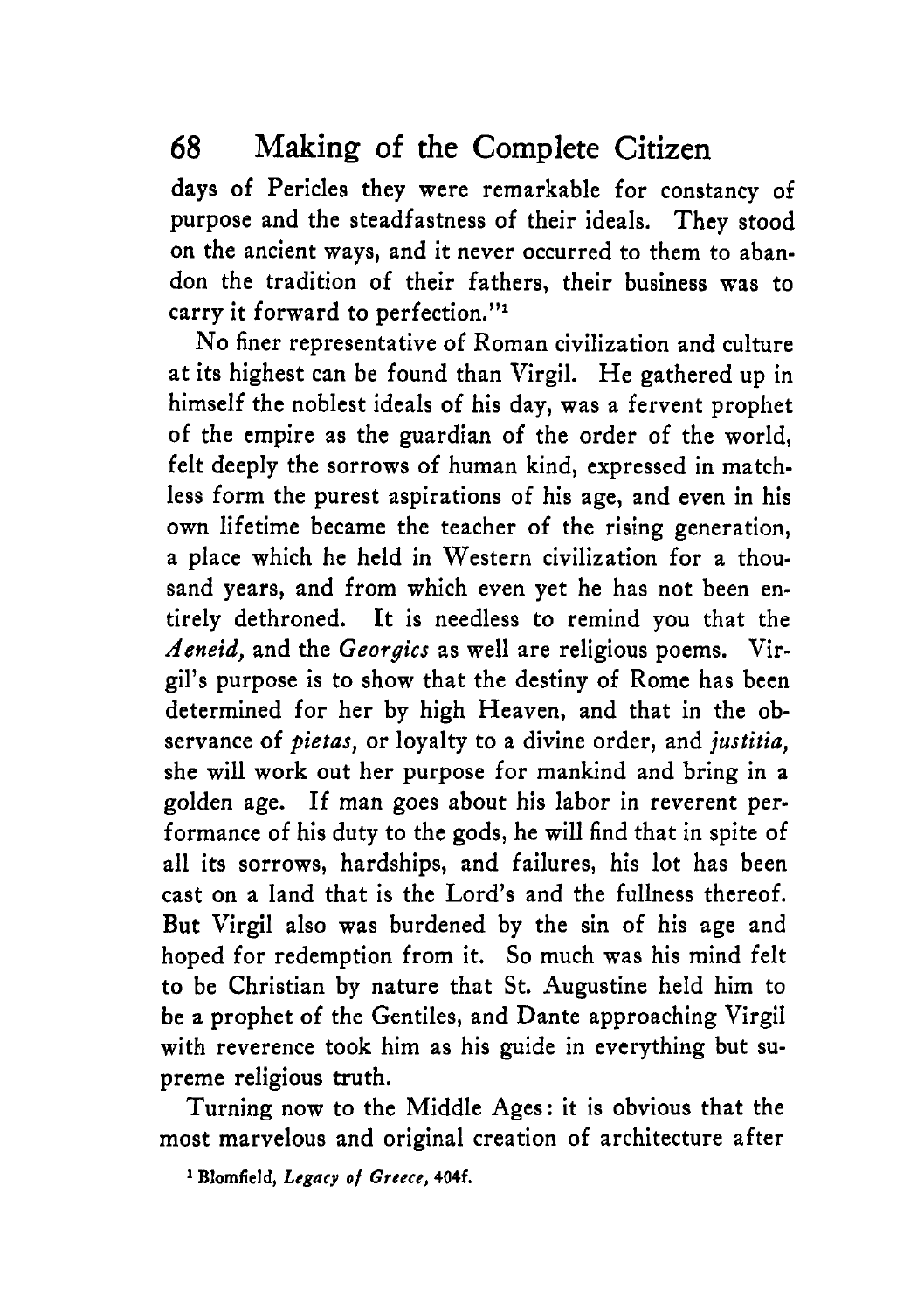the days of Greece and Rome was that of the Gothic cathedrals of France and England, beginning about the time of the earlier Renaissance in the eleventh or twelfth century, and coming to its height in those that followed. In the guilds of workmen there was glad freedom as they brought by their chisel out of the stone their own imaginings, and in unison fulfilled the one great purpose of erecting a glorious temple worthy of Him who inhabiteth eternity and yet stooped to redeem the children of men.

We cannot linger upon the wonderful accomplishment of the Roman Church in subduing the pagan nations of central and northern Europe, and by its authority imposing upon their minds a sense of order, teaching that the moral law and that of nature are both of Divine origin. As we shall see this far-reaching principle, no less than its architecture, has greatly influenced our modern culture.

The Renaissance was the Age of Invention and Discovery, and it has often been emphasized as also a revolt from authority, especially that of religion. But this may be overdone. That there was a revolt from authority is shown by the Reformation itself; in fact a new era in history begins with the assertion by the individual of his right to approach God himself and to realize himself in response to the dictates of his own conscience; this conviction also found expression in national life. But the rise of the liberal spirit of Humanism was the most potent element in what is called the Renaissance. In one aspect it was a reassertion of the spirit which in paganism had gone forth to explore with zest and to find joy in the present world. That this spirit, however, was not incompatible with religion is shown by the fact that among its leaders were Petrarch, Vittorino, Pic0 della Mirandola, Erasmus, Michelangelo, Raphael, and Leonard0 da Vinci. These words of Professor Jebb,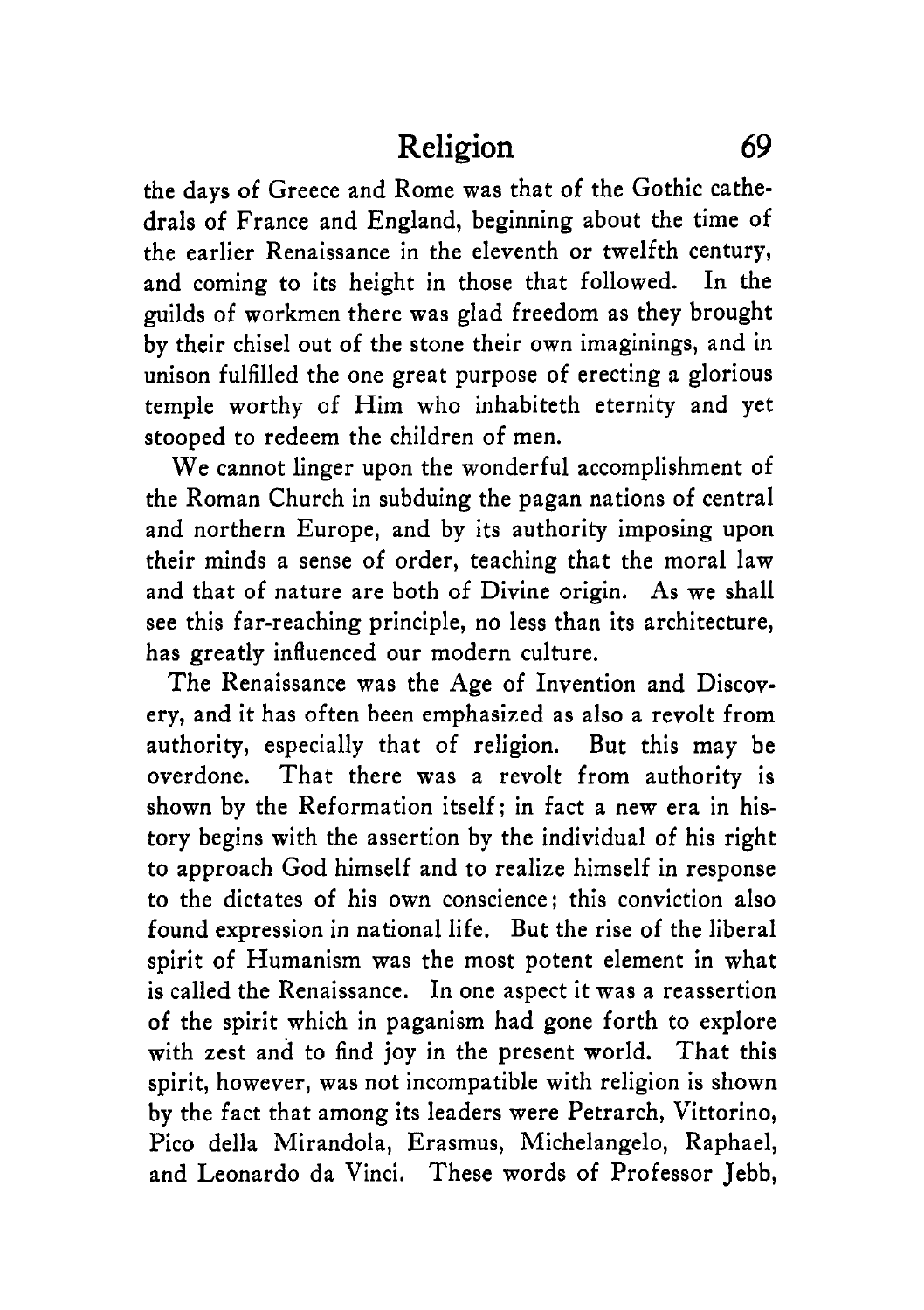himself one of the greatest of modern humanists, set forth the spirit of the Renaissance : "After centuries of intellectual poverty, men entered once more into possession of the poetry and the eloquence, the wisdom and the wit, bequeathed by ancient Greece and Rome. The period of this revival was one in which the general tone of morality was low; and cynicism, bred partly of abuses in the Church, had well nigh paralyzed the restraining power of religion. Some of the humanists were pagans, not as Seneca was but as Petronius Arbiter; and, far from suffering in public esteem, enjoyed the applause of princes and prelates. Not a little that was odious or shameful occasionally marked their conduct and disfigured their writings. But it is hardly needful to observe that such exponents of humanism were in no way representative of its essence, or even of its inevitable conditions in a corrupt age. . . . The German mind, earnest and intellectually practical, had not the Italian's delight in beauty of literary style and form, still less his instinctive sympathy with the pagan spirit. . . . The first period of humanism in Germany presents a strongly marked character of its own, wholly different from the Italian. So far as concerns the main current of intellectual and literary interests, the German Renaissance is the Reformation."<sup>1</sup>

No further evidence is needed in respect of the British attitude towards the Renaissance than the mention of the names of Colet, Sir Thomas More, Spenser, Milton, and George Buchanan. Religious freedom was breaking through the crust of ecclesiasticism, an adventurous spirit quickening what it touched with new life.

In our present world the remark is often made that **by**  the process of enlightenment religion is gradually lessening

**1** *Cambridge Modern* **History, I, 568.**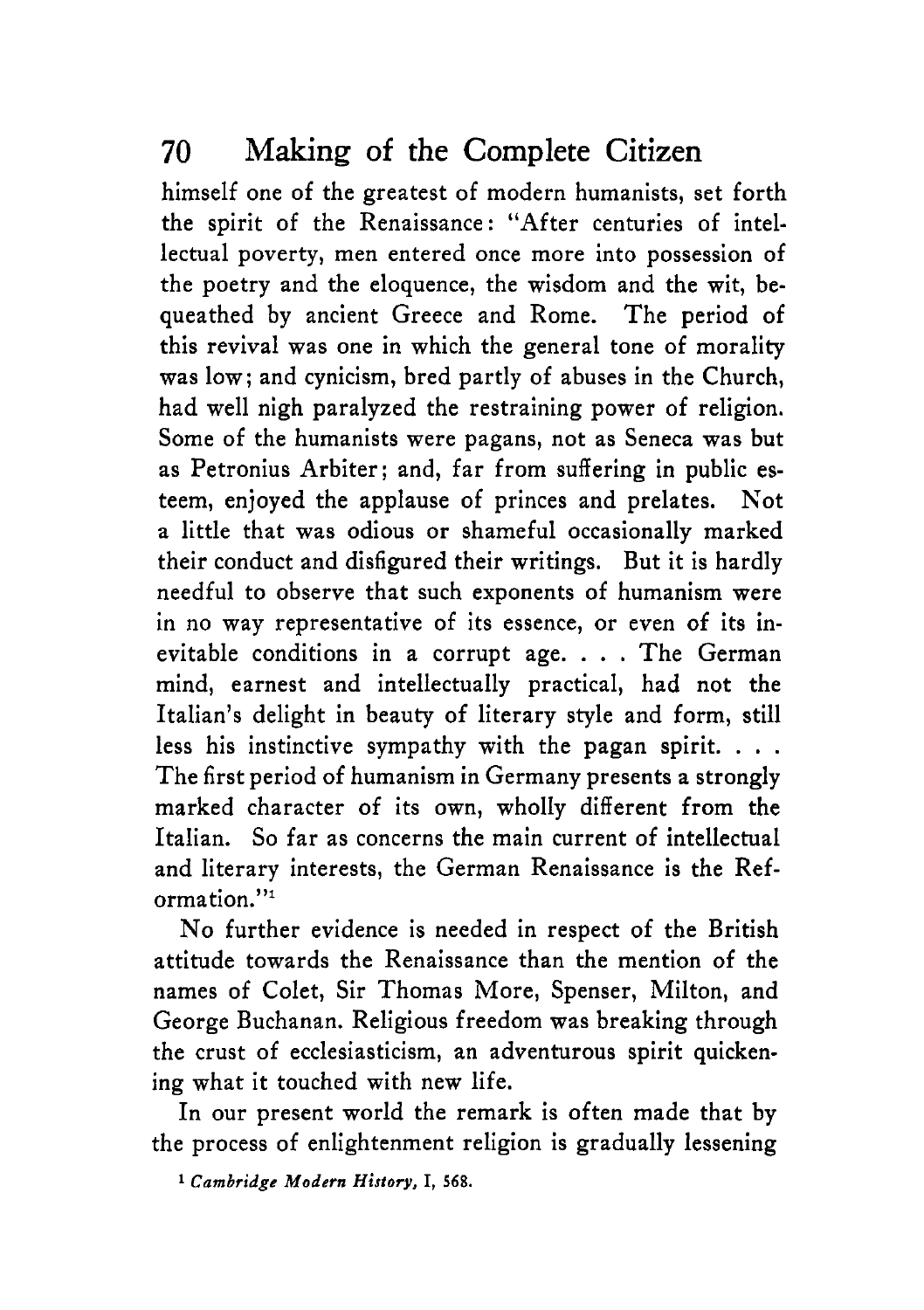as an influence on the culture of the time. That is a statement which may be supported or challenged with a good deal of confidence on either side. One indubitable fact is that there is a far more widespread apprehension than formerly of the distinction between religion and the institutions that promote it; also between religion and the traditions and doctrines which have been regarded as essential to its expression. Scientific hypotheses and methods are the most active constituent elements in the "intellectual climate" of today, and these the modern man breathes into his system, as his father absorbed other theories, dogmas, and methods from the circumambient medium of his day. This climate, however, has affected other forms **of** culture than religion. No idea has captivated the modern mind more completely than that of scientific research. Universities have been transformed by the application of scientific method. The sciences have been given the place of primacy; when psychology in the name of science makes wide claims, philosophy, that ancient mistress, is almost put on her defence; as for the humanities they need apologists; theology appears to many to be an antique. Consequently the generation who have been so completely exposed to the atmosphere of science, and who breathe the optimism of discovery, have unconsciously assumed, in an uncritical frame **of** mind, that her methods and results are universally valid. But this self-confidence is on the wane, and while science has brought her critical method to bear upon religion, as upon every other domain, the result has been to clarify rather than to destroy. **As** Hoffding, the Danish philosopher, said : "The religious consciousness is always inclined to drag about with it traditions which have neither religious, intellectual, nor ethical significance, dead values which no human being can really experience, but which it does not dare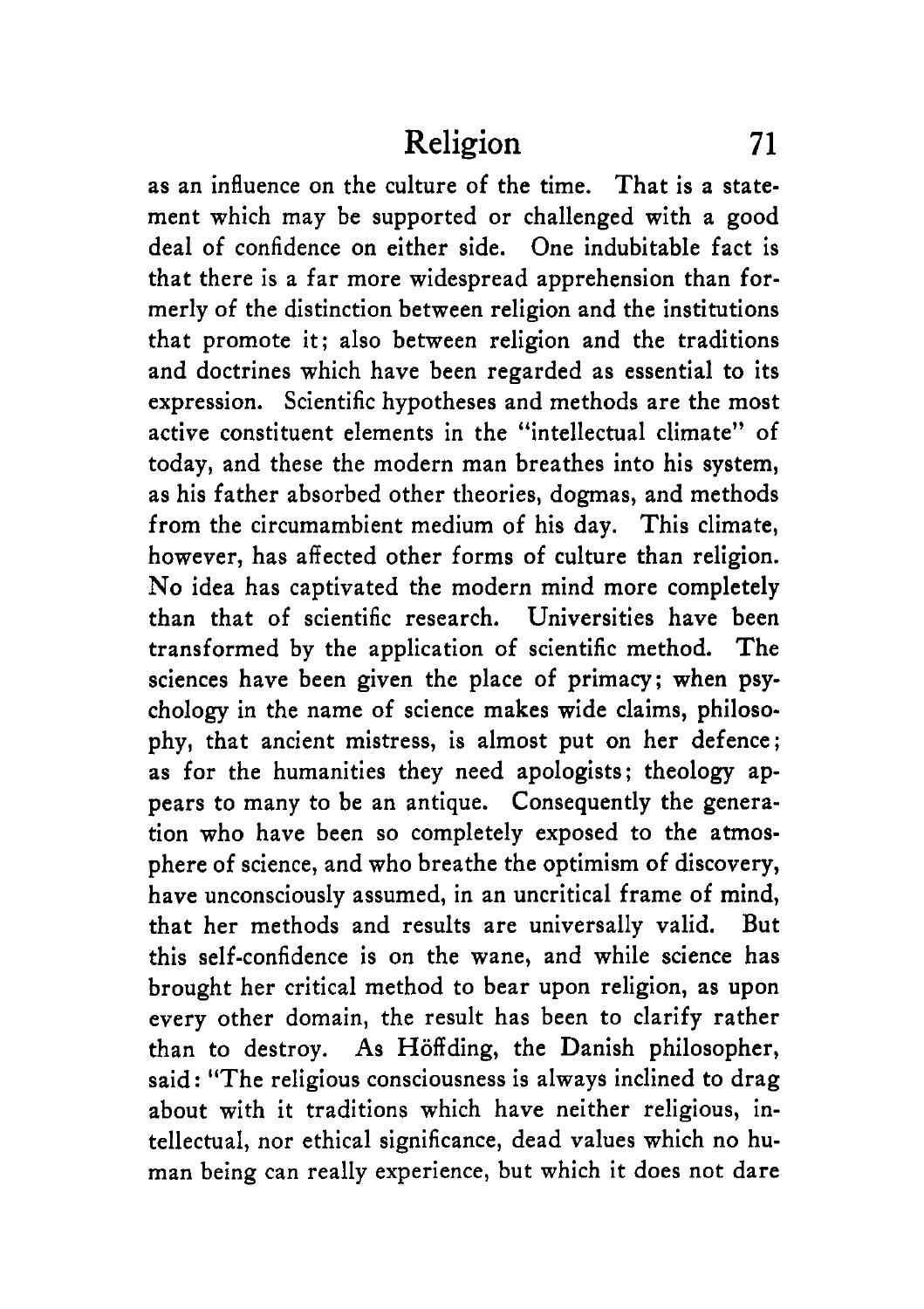to throw away, lest in their fall they should tear away something more with them." By the application of the valid method of scientific enquiry the religious consciousness has become more untrammeled. That in the educated world the nature of religion has become better understood intellectually can hardly be doubted; whether among average people religion is as powerful a motive as ever in conduct is a question which it is more difficult to answer, perhaps indeed it is unanswerable. The churches certainly have a strong hold upon all classes of society in the English-speaking world, and, in spite of the usual recurrent lamentations within and without, they do not seem to have lost their vitality. It is therefore important to consider briefly what the Church does for the making of the complete citizen.

Just as the spirit **of** science, of beauty, of learning is embodied in institutions which propagate it and afford opportunities for fellowship among those in whom the relevant spirit is **a** controlling influence, so the Church in principle is the universal fellowship of those who accept the Christian faith. But this is an ideal which has never been realized. Since the disruption of the sixteenth century, which we call the Reformation, the ideal has been less visible than before. After that time national churches arose, but disintegration went further as in almost all countries dissent appeared, and now in most European countries the divorce between Church and State **has** become so absolute that recognition has been refused by the State to any Church as being national. In a few cases even public worship has been either disallowed or supervised, on the ground that the Church had been exercising inconvenient political influence. But in general, states have come to realize the difference between the Church as an institution, which if it interferes in political affairs does so illegitimately, and as **a** society of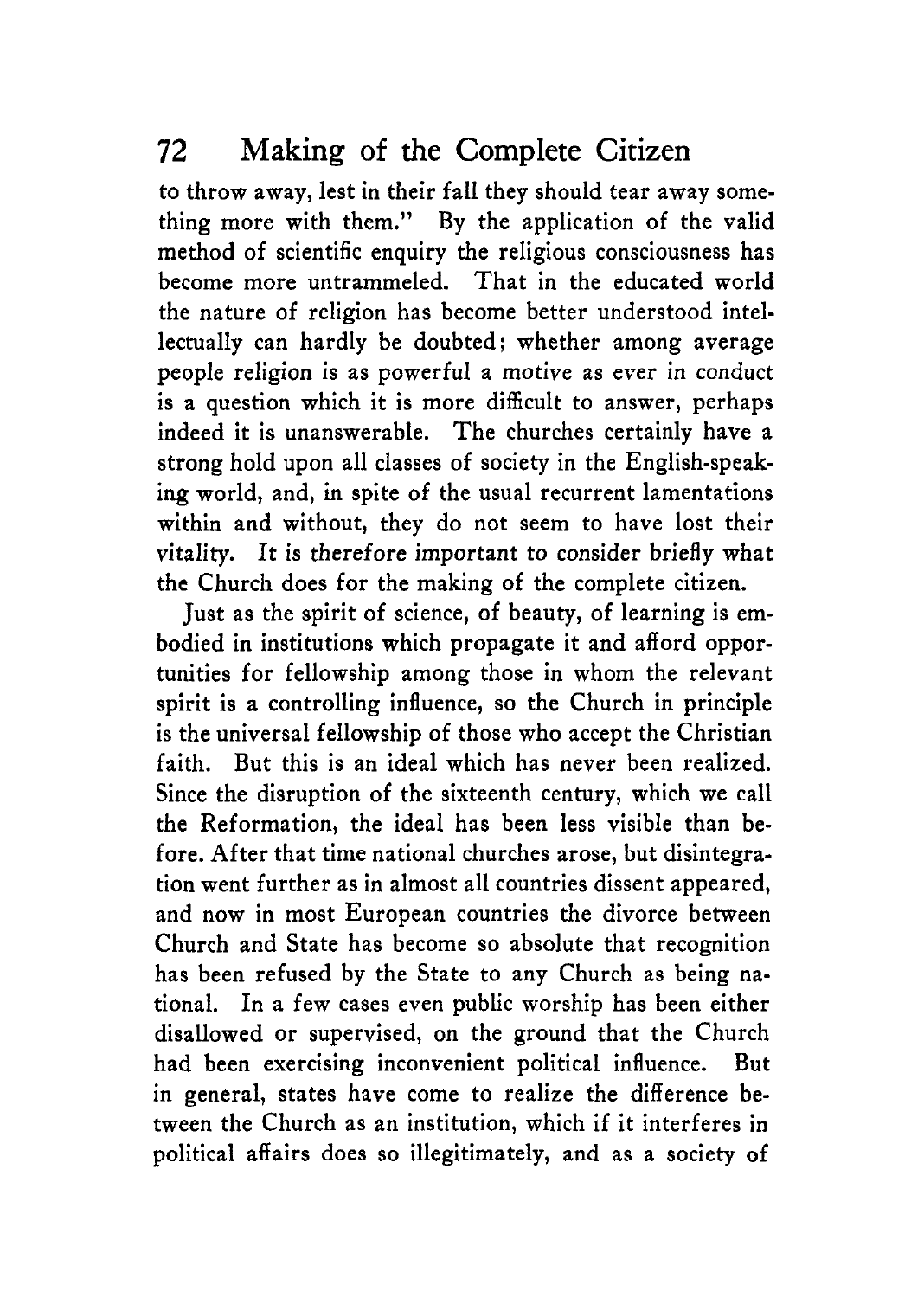the faithful who may practise their religion in worship or fellowship. Almost universally it is accepted in western civilization that the individual citizen or group of citizens must have freedom for the exercise of religion. The State cannot justifiably lay claim to control all the activities of its citizens. There is a wide field besides religion in which it should not exercise jurisdiction, and into which it can only enter if it has reason to believe that the practice of the activities, promoted by the relevant societies, thwarts the end of the State, which is to regulate the community in such orderly fashion as to guarantee the citizen reasonable freedom to work out his own salvation, material, intellectual, moral, and spiritual.

Churches then are to be taken into account as one of the independent factors in the creation of the character of the citizen. But they are neither inclusive of all who have religious faith, nor are they solely religious associations. There are some devoutly religious persons who belong to no church; on the other hand many members of churches take no active part in them, just as many citizens do not, more is the pity, evince enough interest in the State to vote. Even for those, however, who become interested members of it, a church does more than provide a means of satisfying their devotional aspirations; it surrounds them also with an atmosphere in which their lives are unconsciously fashioned to traditional forms of conduct and thought. Inherited ideas are woven almost inextricably into faith; buildings and worship mould the aesthetic judgment; methods of conduct and moral opinions reproduce generation after generation a society like-minded in its outlook on life, against the authority of which it is very difficult for the average individual to assert himself. This is especially marked in such an historic institution as the Church of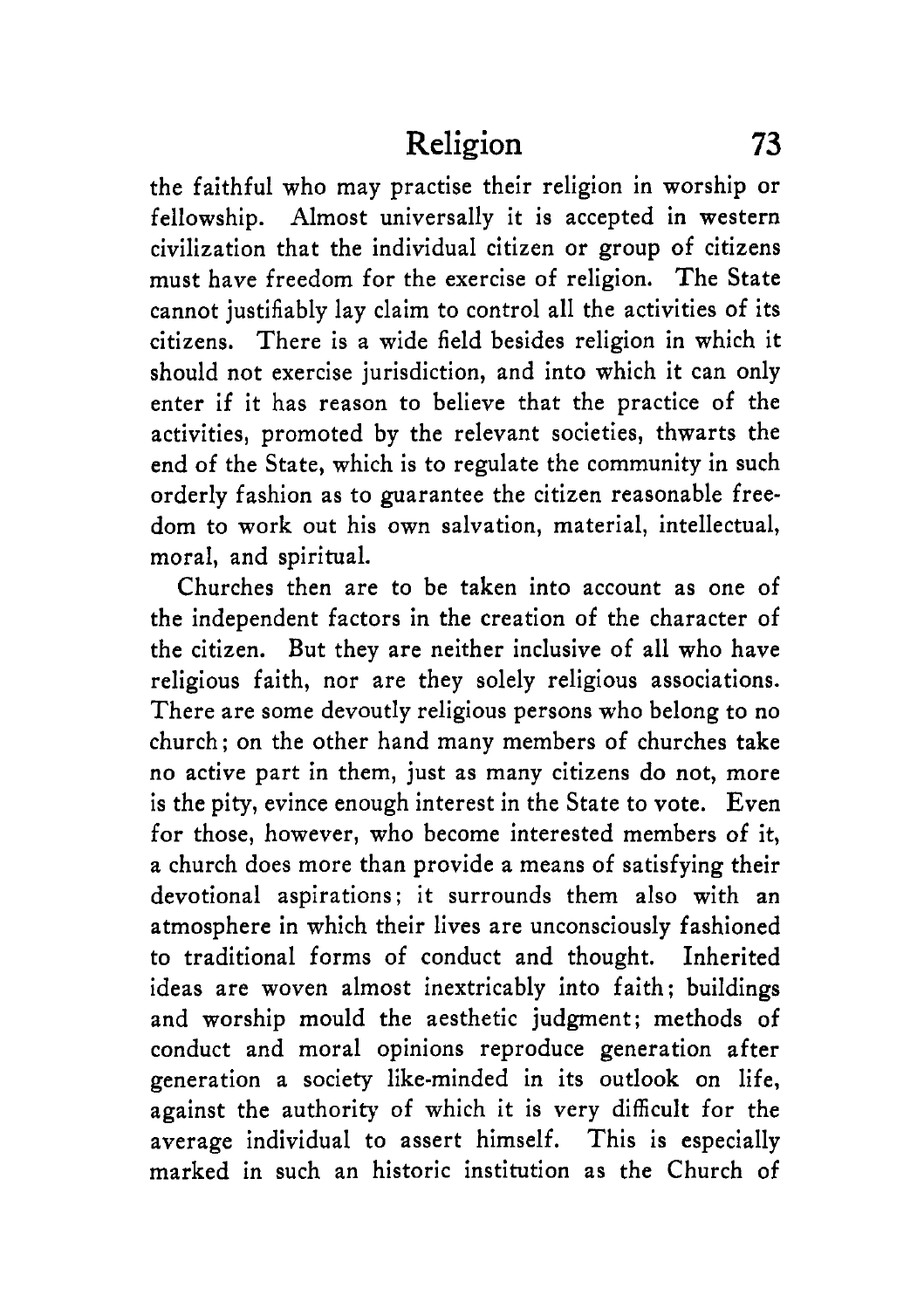England. It transmits a boundless store of conservative tradition, in which approximately half the nation has received its impression as it has moved within it from the days of childhood, and as a dominant social influence it has created an *ethos* distinctive of itself. It is very easy in England to distinguish the Anglican type of citizen from the Nonconformist. It is not that they differ in their fundamental religious beliefs ; in respect of these large sections of both types are not far apart: but the individuals move in different circles **of** society in which different outlooks on life open on different ways of conduct. In politics the Anglican is as a rule conservative, the Nonconformist liberal, radical, or labor; in morals the code of the Anglican **is** a well defined "good form"; that of dissent with a puritan tradition was once called "the Nonconformist conscience." Essential Christian principles are so differently emphasized in both that they often issue in antagonisms. Also on this continent similar results prevail. Baptists, Episcopalians, Methodists, Presbyterians, Roman Catholics differ greatly in thought and conduct. There is **no** universal ethical opinion pervading all the ranks and classes of the churches. They do not speak with one voice. During the decades that preceded the Civil War in the United States, the clergy of the South were able to furnish arguments out of Scripture for the defence of slavery in support of the slave-owners with whom they associated, and of a system on which they thought the welfare of their society depended. In the exercise of private judgment it has never been difficult to justify practices and beliefs out of Holy Writ. Conservative clergy will continue to preach quiescence and acceptance of the *status quo;* liberal clergy will advise a gradual modification of hampering conditions; radical clergy will urge drastic and speedy reforms. On the relations of capital and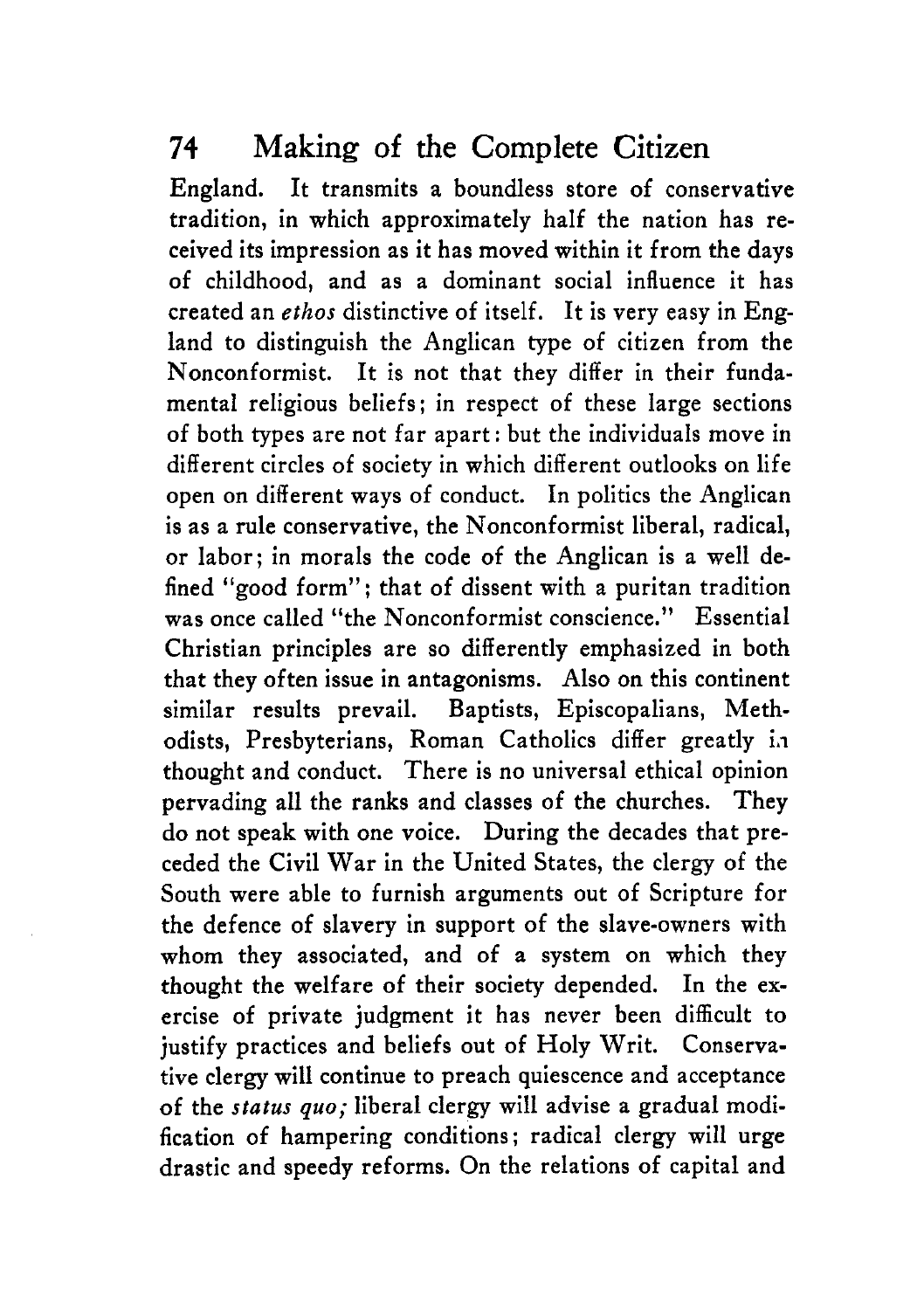labor, prohibition, divorce there is no unison in theory or practice among the churches of America. Further, even in this democracy membership in churches, except in so far as it has been derived from those who brought their divisions from Britain or Europe into this country, is in general the mark of membership also in a certain grade or clique of society.

But in spite of these obvious differences the Churches have inculcated in the citizen who belongs to them some powerful regulative principles. In the first place they have insisted that morality has a divine sanction, and they have transmitted the core of that morality from its Christian beginnings. Indeed it was of earlier origin. Christian morality took into itself the Hebrew conception of a Deity with an ethical personality whose will was announced in the Decalogue, and claimed that his new law was fulfilled in the Sermon on the Mount. **As** the primitive Church spread into the Gentile cities it was largely recruited from the proselytes, who had found in the Jewish synagogues, scattered over the civilized world, a purer faith and a more satisfying morality than was offered by contemporary religions. But they brought with them their own best ideals and practice, which were the generally accepted standard of western civilization, moulded by the widespread Stoic doctrine. In principle this ethic was not dissimilar to the Jewish, being based however on natural law instead of revelation. But multitudes of the finest people of that old world discovered in the Christian Church a richer morality and an intenser hope. By the end of the Apostolic Age the young Church had almost codified the spiritual teaching of Jesus, especially as set forth in the Sermon on the Mount, into their new Law, and gave it a still higher sanction than the natural law or the Decalogue, thus fixing it indelibly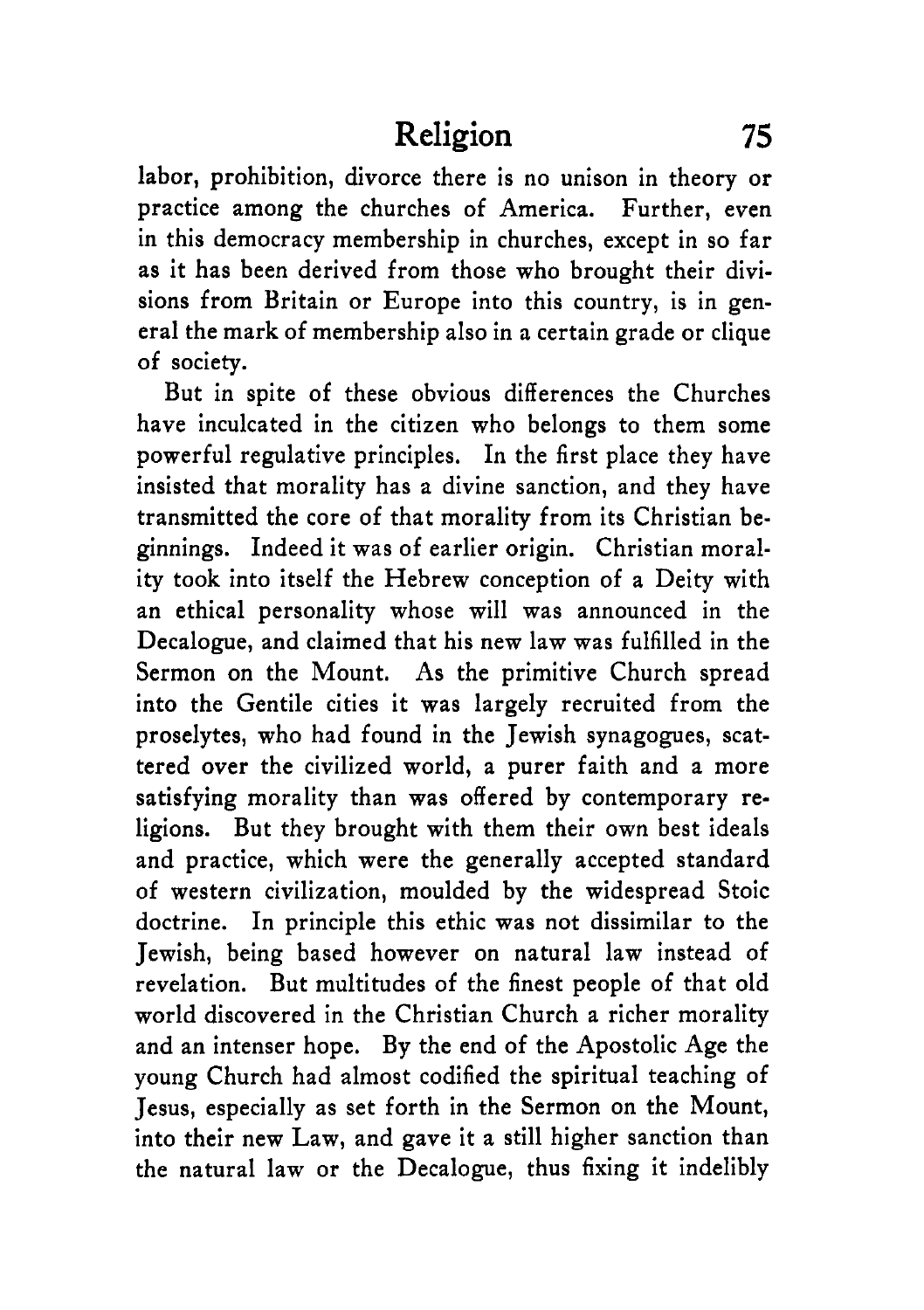in the conscience of Christendom. Where the modern Churches differ is in the application of that law, not in their regard for the principles of the law. This creation by the Church in western civilization of a moral mind recognizing divine sanction for an order of life, which in the large appeals to the average man, has been a great accomplishment.

Again, the Church has from the earliest days inculcated respect for Government. This well known verse in the Epistle to the Romans has been of profound significance: "Let every soul be in subjection to the higher powers: for there is no power but of God; and the powers that be are ordained of God." Also early Christian practice was thus authoritatively enjoined in the first epistle of Peter: "Honor all men. Love the brotherhood. Fear God. Honor the King." It has often caused no little perplexity to reformers that the apostles accepted with submission both the government and the many social evils of their day, that they kept free from political controversy, and were silent on such practices as slavery, infanticide, and many forms of injustice and oppression. Two remarks may be made in regard to this: first, they believed that the end of the world was at hand, and that their small communities should withdraw from it, attracting to themselves only those who would listen to their message regarding Christ and the Kingdom of God; second, they were conscious of their own political feebleness and social negligibility, living as they did under a government "of relentless spirit and iron hand prepared at any moment to crush or to crucify." This attitude changed as time went on and the Church grew in power, but to this day there is great diversity of opinion in any one church as to how far it should openly espouse definite social causes. In certain crises men under the conviction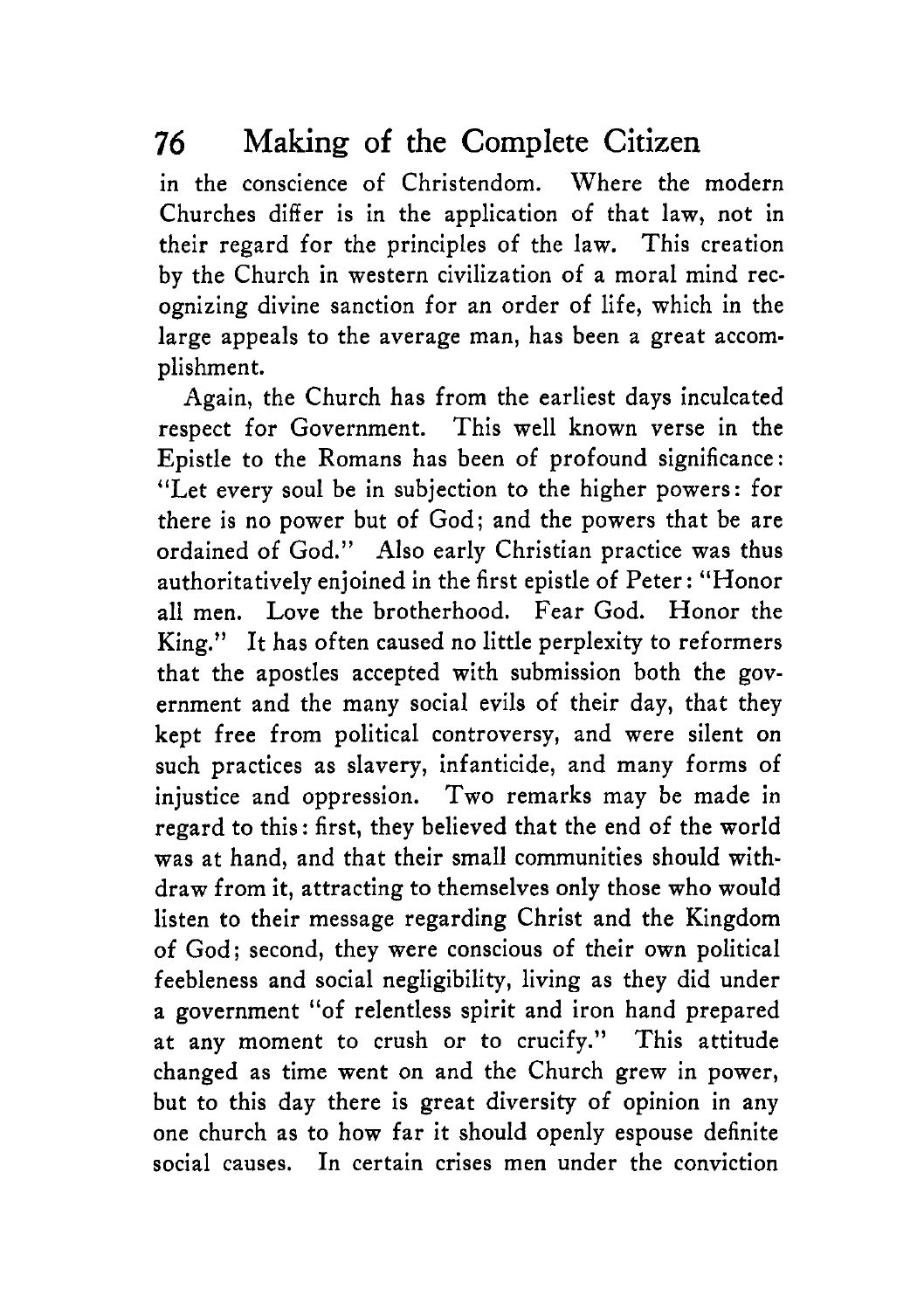of religion have overthrown governments, but nearly always they have made the claim in doing so that they were fighting for freedom of conscience to worship God according to its dictates. Instead of creating a spirit of revolution and sapping the foundations of government, these militant Christians held that their opponents by their tyranny and injustice were themselves the subverters of the only foundation on which solid government could be established, namely the Divine moral law. In spite, however, of the divergent political tempers of the various churches, it may be confidently affirmed that they have promoted stability in government and that their members have made good citizens.

**A** third principle which the Churches have inculcated in their members is, that man and his world are part of a Divine purpose which is more or less intelligible to him. They supply a certain philosophy of life. That it is based on the conception of the revelation of a supernatural order does not invalidate the claim. In the noble philosophy of Thomas Aquinas, which is now dominant in the Church of Rome, its members have been provided with one of the great systems of human thought which will continue to cast a spell over many powerful minds. The non-Roman churches also have their systems of thought in their theologies, which are really attempts to construct philosophies of religion. In the past more than now these doctrines were preached in sermons, and the theological system was incorporated into a creed which was held to be the essential interpretation of the Gospel. Like the Roman these systems were thoroughly coordinated, but unlike the Roman these were believed to be deduced wholly from the Scriptures.

Protestantism, however, is facing greater difficulties than Rome, because the advance of scholarship and the introduc-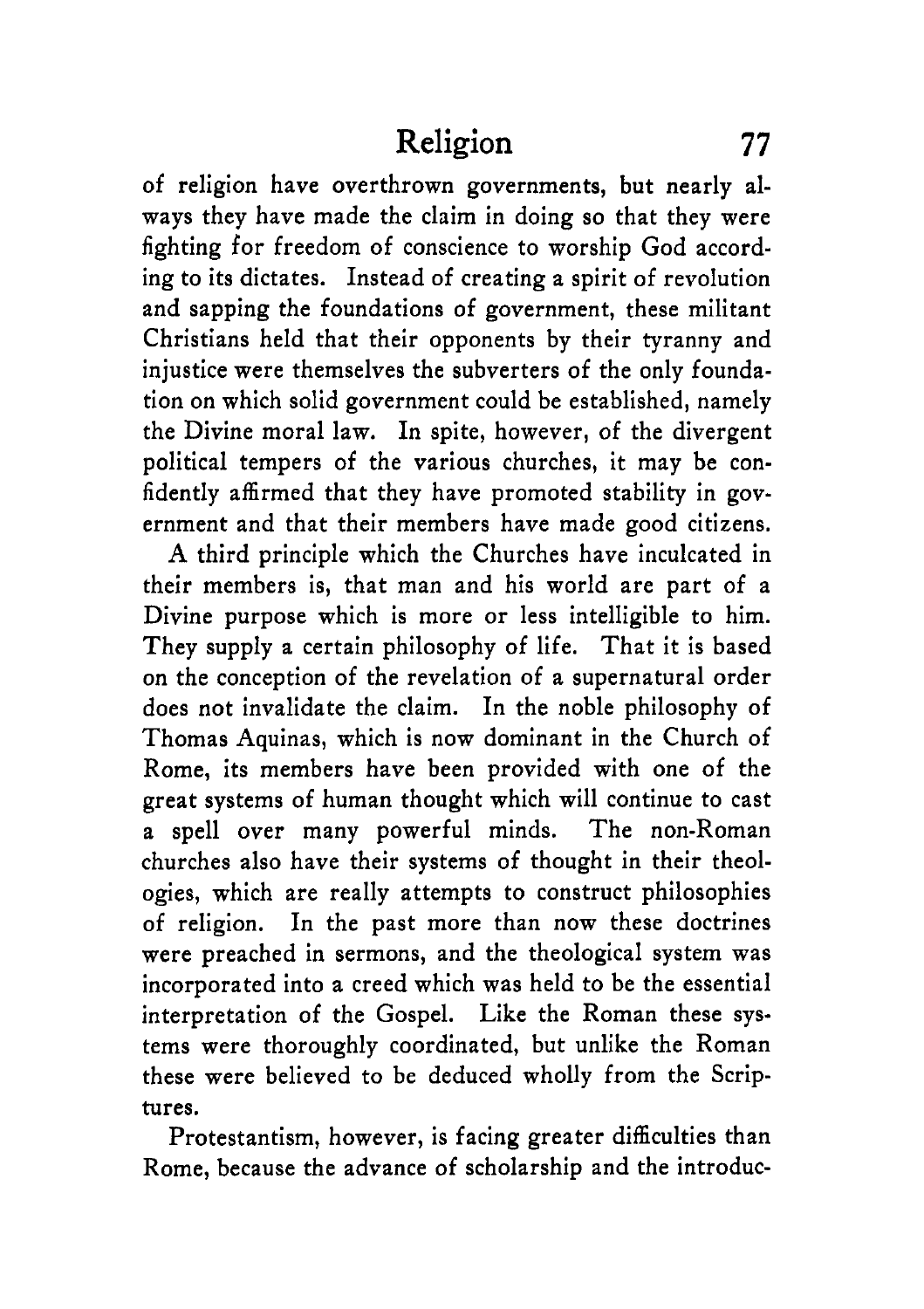tion of the historic method have shown that not a few of the theological dogmas were infiltrated into Christianity from the religions and philosophies which surrounded it from its birth; and those who are called "modernists" regard the creeds as periodic and only partially satisfactory endeavors to give formal expression to fundamental religious faith. Strongly opposed to the modernists are those popularly called "fundamentalists." They deny the right of human reason to set to work uncontrolledly upon divinely revealed truth, and they accept the transmitted dogmas as being so interwoven with the faith that the one is inextricable from the other. They hold the bridge so strongly that no crossing is allowed into the true fold for one whom they think to be little better than an unbeliever. In spite, however, of the profound differences between Roman and Protestant, Modernist and Fundamentalist, all the Churches have imbued their respective members with the conviction that a Divine purpose is working out in the universe and the world of men. And this is another great accomplishment; for history shows how scepticism as to the existence of such a purpose leads to pessimism, and how the warring whims and passions of a pantheon create chaos in the thought and conduct of those to whom they are a reality.

As a result, therefore, of the differences between the Churches, and of the fact that so many citizens neither belong to them nor hold their doctrines, there cannot be taught in the schools supported by the State any such doctrines as would seem to favor one Church or group of Churches. The public school system is a balanced arrangement whereby, in order to secure the great common good of elementary and also more advanced education, it has become necessary *to* eliminate from the provided instruction whatever would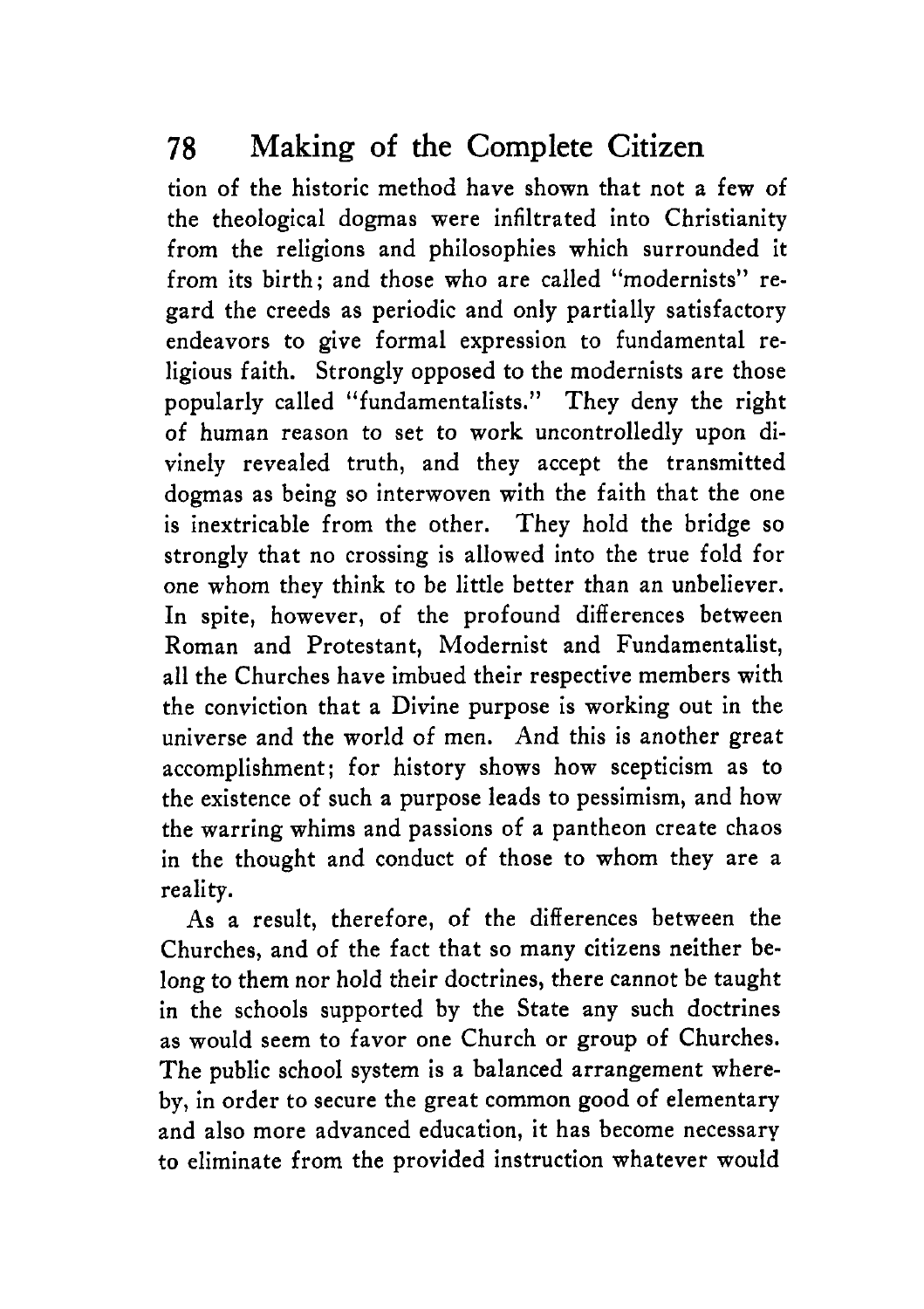excite strong feelings in any section of the community. The task of the public teacher of today has increased in difficulty because society is no longer homogeneous. The majority of people live in great cities, and both in these and in the country the population is drawn from diverse grades of society and equally diverse religions or none. To promote unity in such composite groups with such mutually unsympathetic backgrounds is extraordinarily difficult. Controversy and prejudice are so easily aroused by the social, doctrinal, or ecclesiastical accretions of religion that safety for the common school depends upon avoiding them. On the other hand, in very many communities the majority of citizens believe that to deprive their children of all religious influence in the day-school, is to send them into the world with a narrow and motiveless education. Possibly this class is increasing, and if so the common school may meet a new problem. Some, realizing that the important factor is not the form of words in which "religious knowledge" is taught, but the character of the teacher to whom the child is exposed, will use their influence to see that great care is taken in choosing the teacher, and then in allowing liberty to train the spiritual aspiration of the child towards the highest ideals of conduct. But there are many who hesitate to entrust their children to the common school because in it, they fear, the commingled diversities obliterate those cultural and religious standards which they hold to be supreme. Therefore, if their means permit, they send their children to private schools in which the atmosphere and educational purpose are influenced by religious ideals. How far this separatist movement is social, and how far religious, it is hard to decide; but if our system of public education is to fulfill its purpose without impoverishment, a spirit of concession ought to prevail towards those who feel strongly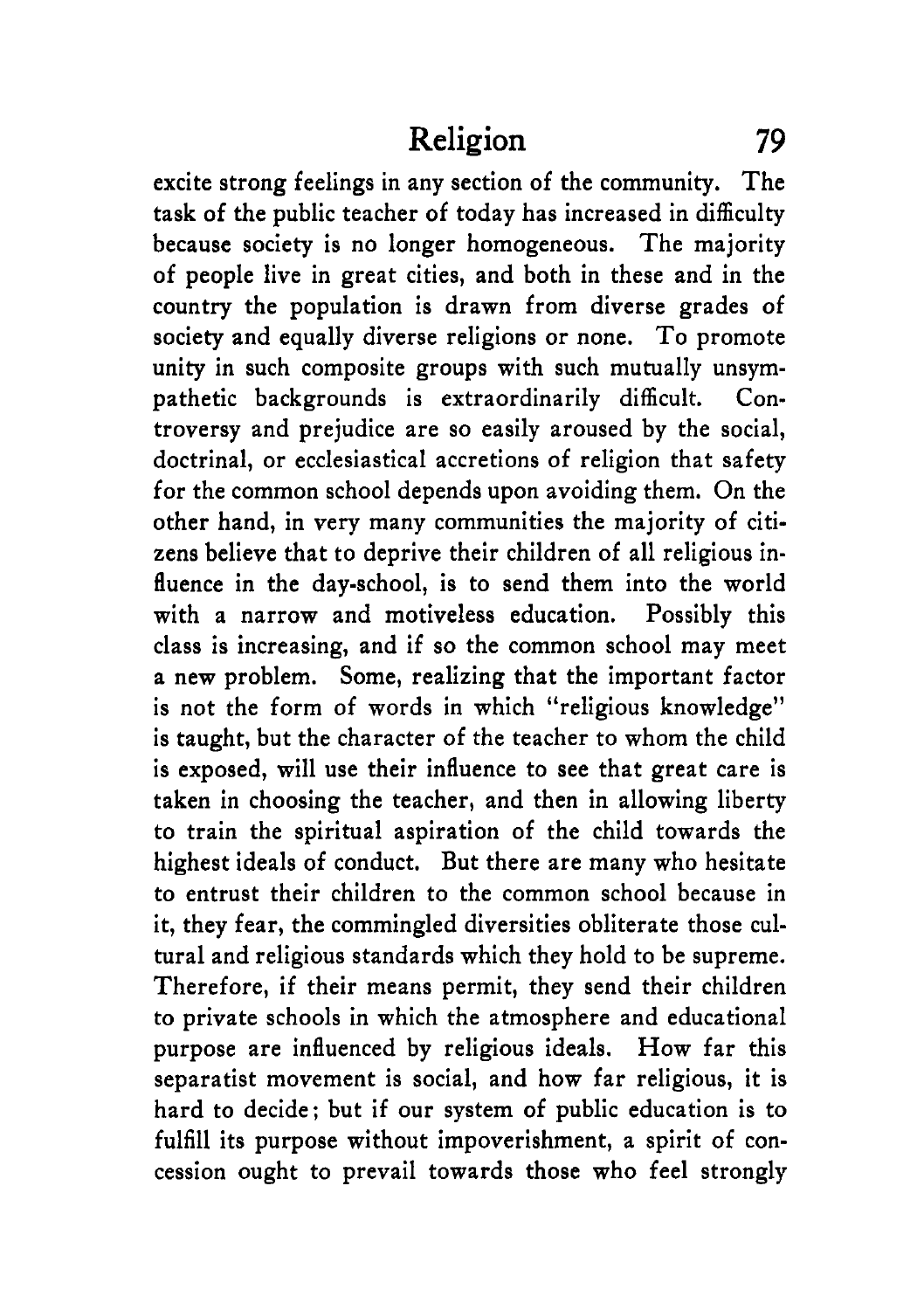that their children should not be exposed to complete secularization.

In the colleges and universities conditions are different. In so far as in them religious beliefs are subjected to disintegration, this is due not to a frontal attack upon the Scriptures or Church doctrine, but to the undermining by philosophy, psychology, biology, or archaeology of the bases on which the creeds have been constructed. This fact devolves upon the professor the responsibility of securing for immature minds fair treatment. Academic freedom being assumed as a postulate, and the integrity of education as essential, the teacher must have regard for the convictions of others as well as his own. Considerateness in approach and modesty in statement are qualities to be expected in one who is aware that hypotheses are provisional, and that history taught in a prejudiced spirit may pervert the mind as effectively as false dogma. If this attitude prevails in our universities, it should not be long until in the more tolerant communities it will be quite feasible to include in universities, as courses **of** study and investigation, the most incomparable and influential of all literatures, those of the Old and New Testaments. If I am not greatly mistaken the day of the educational rebel is past, because so much against which he rebelled is **no** longer potent; in any case his place is not the professor's chair. That should be the seat of calm judgment and tolerant views, not of propaganda.

But the hand of the Churches must not be reached out behind the politician to stop the mouth of the teacher. If at this behest the politician prohibits some form of teaching, he simply induces the State to say, not that the teaching is untrue, for the State is incompetent to pass such a judgment, but that it is politically inexpedient. When this is done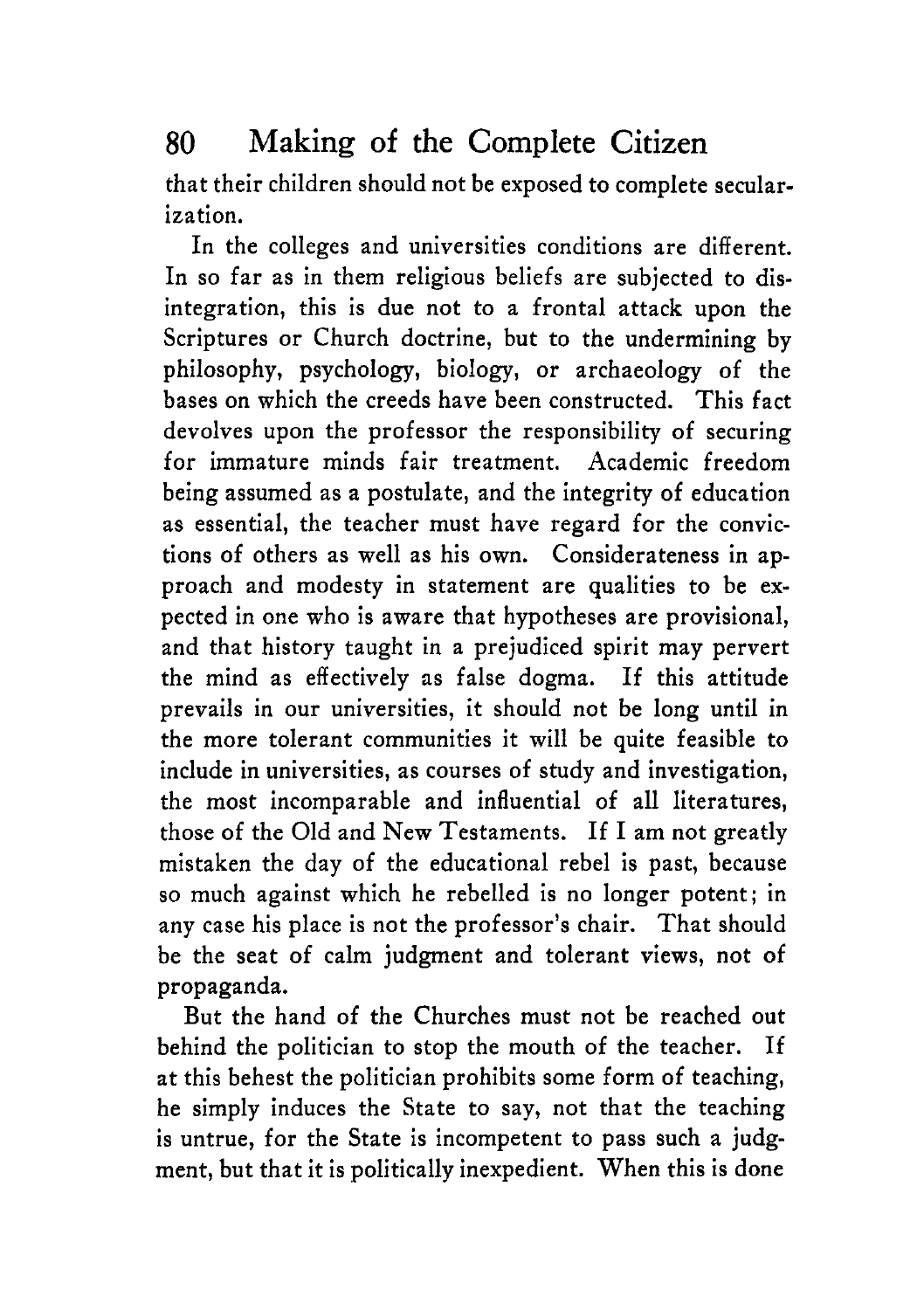to please the Churches religion is wounded by its professed friends. How often like cave-dwellers these have been not only contented to live in the twilight of faith, but have clutched at the skirts of the men of vision when they called to their fellows to venture forth with them into the fuller light of the opening day.

Great though the contribution made by the institutions of religion to civilization has been, religion itself is at once broader than these institutions, and is a more intimate and enduring factor in the formation of character on which genuine culture rests. The heart of religion is its faith. This is a conviction in the depths of a man's being that his life has been set in a sphere in which the Sovereign Good is working out His purpose; therefore he endeavors to find permanent values in his present experience, baffled indeed very often but never losing his serene belief that the search is not futile. **In** his religious hope he is in the line of those noble souls who have believed that there is something best of all to acquire. All sorts of alluring values-wealth, health, comfort, social position-have been and are pursued by average men; but round about the highest Good they flicker and perish. Even the scholar's learning, the knowledge of the man of science, the emotion of the artist, have never been accepted by philosophers as the final Good. These are but anticipations of the abiding and the supreme. Something more enduring and universal must be found. The essence of the Christian religion is that essential Love is enthroned as the primal and sovereign motive power of all Being, and that the Supreme Good is to be found in a Realm, partially existent upon earth, but to be revealed fully hereafter, in which truth, beauty, and goodness will be made progressively manifest in the fuller unveiling of the Divine: also that an invisible Artist of matchless skill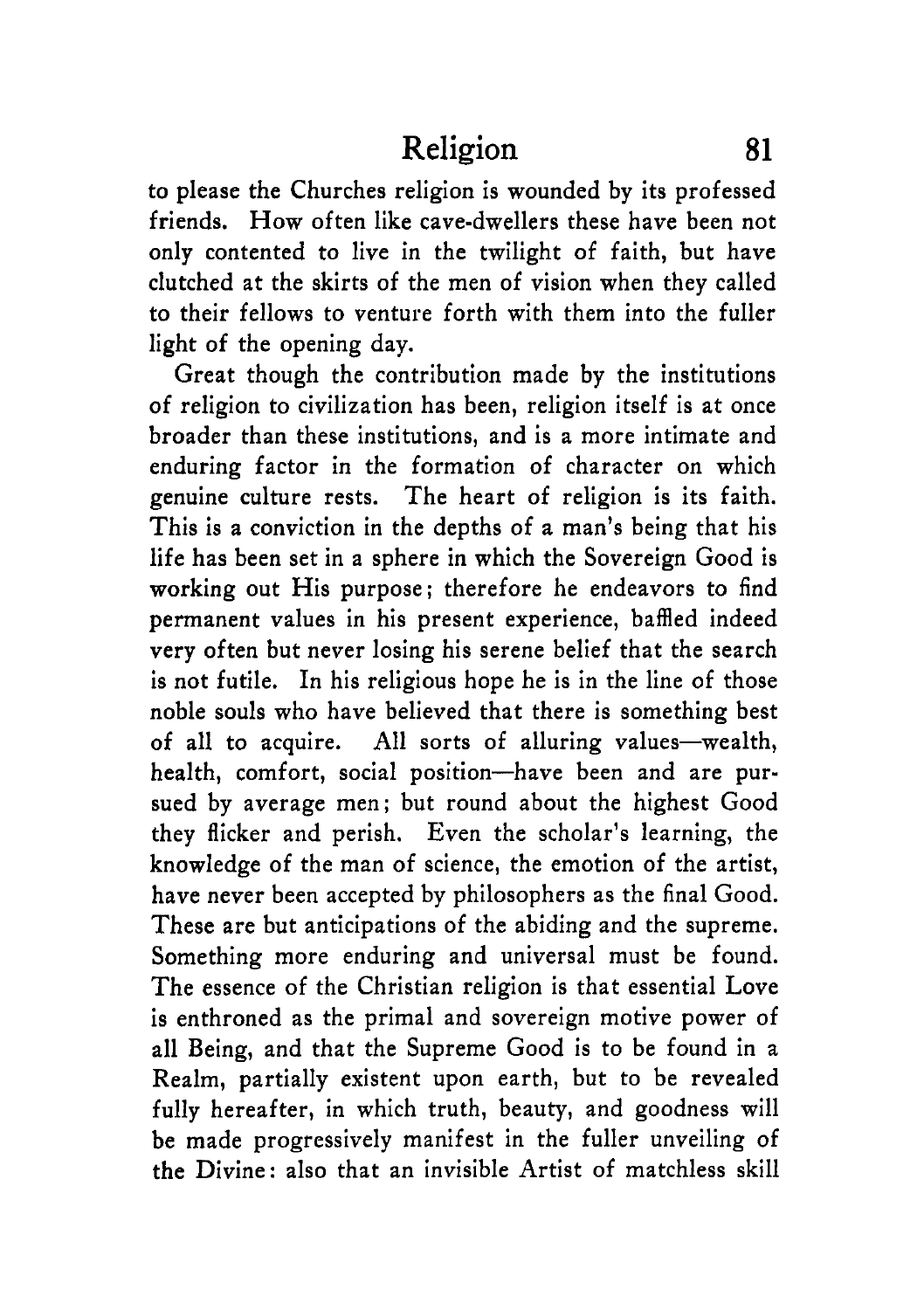is etching in patiently, now here now there, through a lifetime His unique purpose for each individual, and fitting him to realize his perfect personality as a citizen of an eternal Commonwealth.

**ROBERT A. FALCONER**